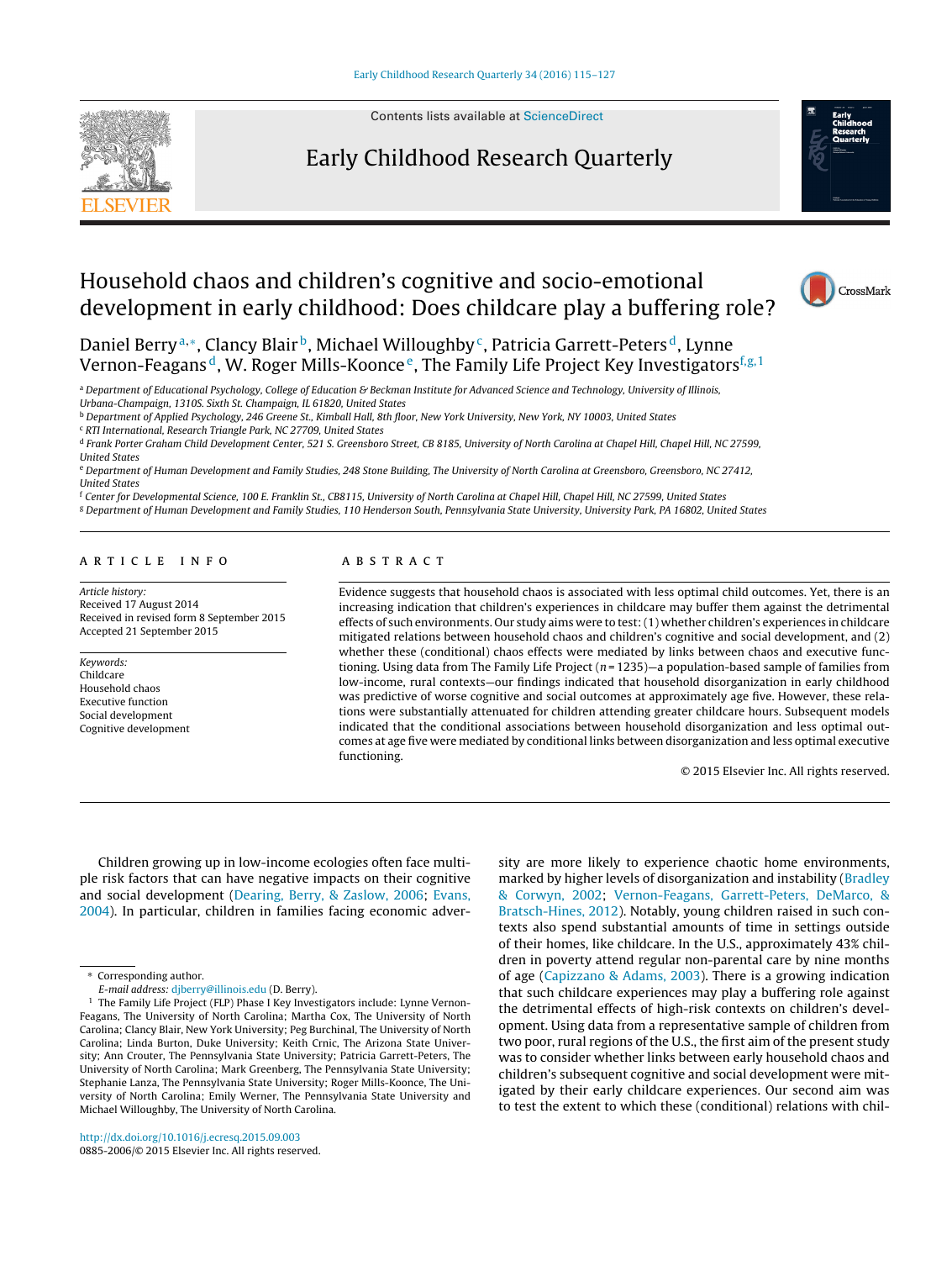dren's broader cognitive and social outcomes were explained by links between these early experiences and children's development of executive functioning—a potentially key mechanism that shows notable growth across early childhood ([Willoughby,](#page--1-0) [Wirth,](#page--1-0) [&](#page--1-0) [Blair,](#page--1-0) [2012\).](#page--1-0)

#### **Low-income contexts, chaos, & development**

Families experiencing material hardship often face a variety of stressors that can negatively impact the organization and predictability of children's day-to-day experiences at home [\(Evans](#page--1-0) [&](#page--1-0) [Wachs,](#page--1-0) [2010\).](#page--1-0) In the sample considered in the present study, for example, parents from families that are near or below the poverty line are more likely to be employed in lower-paying, service-sector jobs. Such employment often entails irregular and inconsistent work hours that make it more difficult to establish regular, organized family routines [\(Vernon-Feagans](#page--1-0) et [al.,](#page--1-0) [2012b\).](#page--1-0) Low-income families also have less access to more spacious and higher quality living spaces. As such, on average, they tend to experience environments that are more densely populated, noisier, and disorganized [\(Evans,](#page--1-0) [2004;](#page--1-0) [Evans](#page--1-0) [&](#page--1-0) [English,](#page--1-0) [2002\).](#page--1-0) Children from low-income contexts are also more apt to face higher levels of household transience, as individuals join and leave the household [\(Vernon-Feagans](#page--1-0) et [al.,](#page--1-0) [2012b\).](#page--1-0) Collectively, these aspects of disorganization, unpredictability, and instability are often considered under the umbrella term chaos ([Evans](#page--1-0) [&](#page--1-0) [Wachs,](#page--1-0) [2010\).](#page--1-0)

There is considerable evidence that chaotic home environments are associated with less optimal cognitive and socio-emotional development in childhood. Based on findings from studies using one of the most common measures of household chaos – the Chaos, Hubbub, and Order Scale (CHAOS; [Matheny,](#page--1-0) [Wachs,](#page--1-0) [Ludwig,](#page--1-0) [&](#page--1-0) [Phillips,](#page--1-0) [1995\)](#page--1-0) – higher levels of parent-rated household chaos in kindergarten have been linked with lower child IQ and worse conduct problems in first grade [\(Deater-Deckard](#page--1-0) et [al.,](#page--1-0) [2009\).](#page--1-0) Similar associations are evident between self-reported household chaos in middle-childhood and children's subsequent levels academic achievement and problematic behavior at age 12 [\(Hanscombe,](#page--1-0) [Haworth,](#page--1-0) [Davis,](#page--1-0) [Jaffee,](#page--1-0) [&](#page--1-0) [Plomin,](#page--1-0) [2011;](#page--1-0) [Jaffee,](#page--1-0) [Hanscombe,](#page--1-0) [Haworth,](#page--1-0) [Davis,](#page--1-0) [&](#page--1-0) [Plomin,](#page--1-0) [2012\).](#page--1-0)

Links between chaos and cognition also extend to chaos measured as a function of its component parts—such as instability and disorganization. For instance, in prior work with the same sample of children as used in the present study, [Vernon-Feagans](#page--1-0) et [al.](#page--1-0) [\(2012b\)](#page--1-0) measured household chaos using composite measures comprised of largely observer ratings of household instability and disorganization (see description in Measures), and found that higher levels of household disorganization (though not instability) in early childhood were predictive of lower levels of receptive and expressive vocabulary at the age of three. Similar relations are evident between household crowding and general measures of children's cognitive development in early childhood [\(Evans](#page--1-0) et [al.,](#page--1-0) [2010\),](#page--1-0) and between household instability and behavior problems in adolescence (Marcynyszn, Evans, & Eckenrode, 2008). Indeed, using long-term longitudinal data from the Panel Study of Income Dynamics (PSID), (PSID), [Dunifon,](#page--1-0) [Duncan,](#page--1-0) [and](#page--1-0) [Brooks-Gunn](#page--1-0) [\(2001\)](#page--1-0) found that household disorder and uncleanliness in childhood was predictive of children's lower levels of educational attainment and earnings upwards of 25 years later.

The mechanisms linking household chaos with less optimal developmental outcomes remain somewhat unclear. These relations are likely partially explained by the secondary effects of household chaos on parents' abilities to accurately read, interpret, and respond to their children's needs. Indeed, in prior work with the same data used in the present study, links between observed

household chaos and children's emerging language abilities were partially explained by indirect effects of chaos on maternal sensitiv-ity [\(Vernon-Feagans](#page--1-0) et [al.,](#page--1-0) [2012b\).](#page--1-0) Notably, there was also evidence of direct relations between household chaos and these language outcomes, after adjusting for maternal sensitivity and a wide array of potential confounds.

Such direct relations between chaos and children's development are consistent with theoretical work positing that household chaos has direct effects on children's abilities to regulate attention and arousal ([Evans](#page--1-0) [&](#page--1-0) [Wachs,](#page--1-0) [2010\).](#page--1-0) For instance, some have proposed that children raised in chaotic environments may adapt to these contexts by shifting their attention away from over-stimulating and unpredictable stimuli, essentially "tuning out" from the environment ([Evans,](#page--1-0) [2006\).](#page--1-0) In the short term, this may be an adaptive solution to down-regulate over-arousal. In the long term, however, it may also reduce their exposure to important aspects of socialization and, in turn, negatively affect children's cognitive and socio-emotional development. In particular, dyadic exchanges between young children and important adults are thought to support young children's abilities to maintain and volitionally control their attention ([Conway](#page--1-0) [&](#page--1-0) [Stifter,](#page--1-0) [2012\).](#page--1-0) As above, children facing more chaotic environments tend to experience fewer and lower quality interactions with caregivers in the home [\(Vernon-Feagans](#page--1-0) et [al.,](#page--1-0) [2012b\).](#page--1-0) Further, when they do occur, the unpredictability and over-stimulation of these environments presumably render such exchanges comparatively less supportive.

Aspects of the environment that are not acutely overwhelming or unpredictable, per se, may have similar effects on children's abilities regulate attention and emotion. For instance, experimental work has shown that ambient noise as seemingly benign as the consistent din of a television playing in the background can have pronounced negative effects on toddlers' abilities to maintain sustained attention during typical play [\(Schmidt,](#page--1-0) [Pempek,](#page--1-0) [Kirkorian,](#page--1-0) [Lund,](#page--1-0) [&](#page--1-0) [Anderson,](#page--1-0) [2008\)—](#page--1-0)a building block to the development of more volitional aspects of executive attentional control [\(Blair,](#page--1-0) [Berry,](#page--1-0) [&](#page--1-0) [Freidman,](#page--1-0) [2012;](#page--1-0) [Posner](#page--1-0) [&](#page--1-0) [Rothbart,](#page--1-0) [2007\).](#page--1-0) These findings are consistent with several studies showing links between chronic noise exposure and poorer attention with older children and adults [\(Evans,](#page--1-0) [2006\).](#page--1-0)

Highly chaotic environments may affect children's language and early literacy development through similar mechanisms. Overstimulation—perhaps mediated through children's taxed attentional and executive systems—may challenge young children's ability to encode, process, and interpret linguistic information ([Evans,](#page--1-0) [Maxwell,](#page--1-0) [&](#page--1-0) [Heart,](#page--1-0) [1999\).](#page--1-0) Although (to our knowledge) such indirect relations have yet to be tested empirically, several studies have noted moderate to strong links between better executive functioning and larger receptive vocabularies in early childhood ([Blair](#page--1-0) [&](#page--1-0) [Razza,](#page--1-0) [2007;](#page--1-0) [Hughes](#page--1-0) [&](#page--1-0) [Ensor,](#page--1-0) [2007\).](#page--1-0)

As noted above, although direct associations are evident between household chaos and children's subsequent social devel $opment(e.g., externalizing problems)$ , these relations may similarly be partially explained by links between household chaos and children's emerging executive-functioning abilities. Converging evidence across early childhood and beyond suggests that effective executive-functioning skills are associated with lower levels of externalizing-type behaviors [\(Hughes](#page--1-0) [&](#page--1-0) [Ensor,](#page--1-0) [2011;](#page--1-0) [Schoemaker,](#page--1-0) [Mulder,](#page--1-0) Deković, [&](#page--1-0) [Matthys,](#page--1-0) [2013\).](#page--1-0)

Thus, taken together, theory and accumulating evidence suggests that household chaos is predictive of less optimal cognitive and social development. Although the mechanisms underlying these relations are less clear, links between household chaos and children's broader cognitive and social development may be partially explained by the negative relation between household chaos and children's emerging executive-functioning abilities.